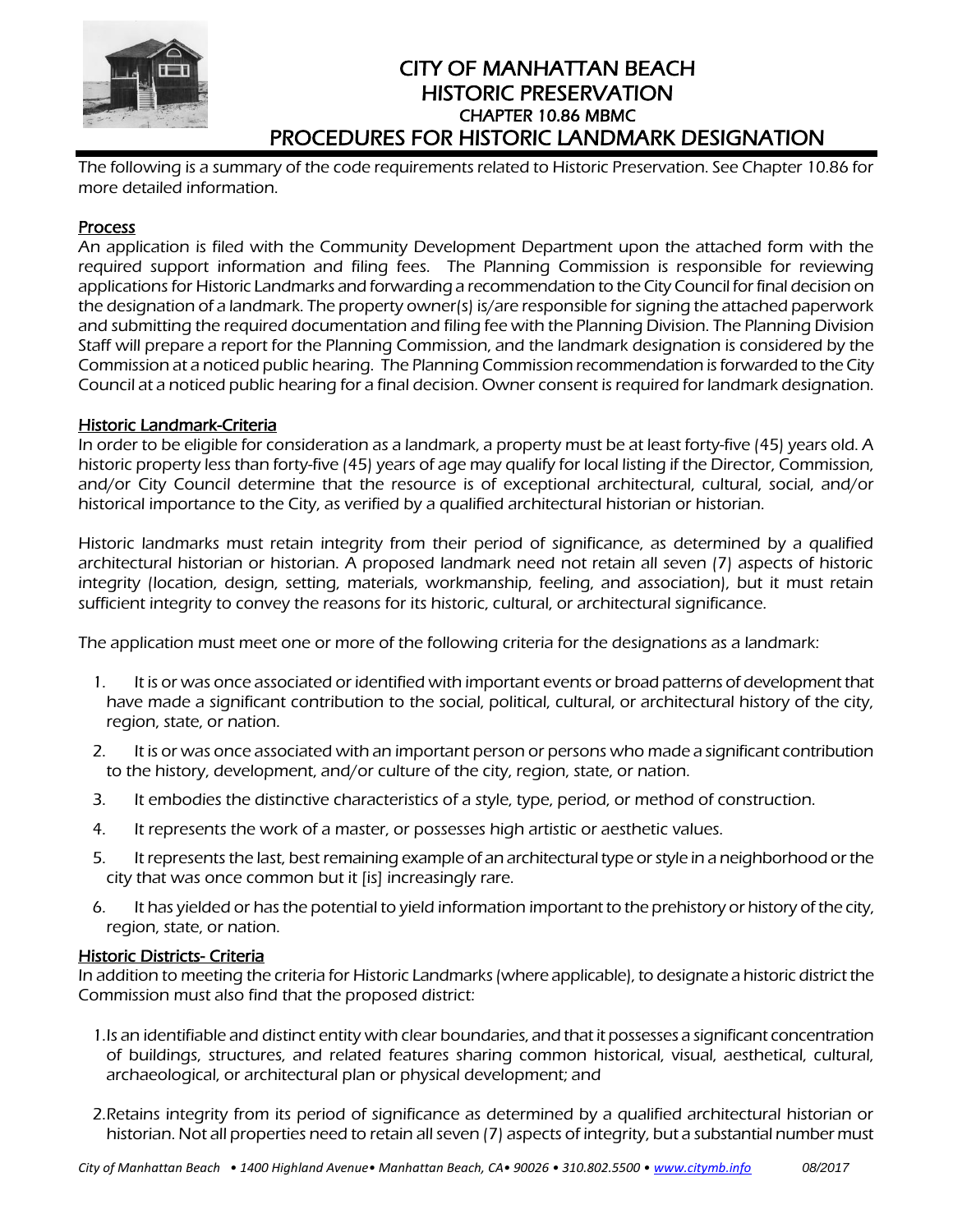retain sufficient integrity to convey the historic, cultural, or architectural significance of the district.

- 3.Components may lack individual distinction but still represent a significant and distinguishable entity that meets eligibility criteria.
- 4.Deferred maintenance or dilapidated condition shall not be equated with a loss of integrity. Integrity shall be judged with reference to the particular characteristics that support the district's eligibility under the appropriate criteria and theme of significance.

# **Historic District- Petition Required.**

Prior to the Commission hearing a petition in support of the application signed by at least sixty percent (60%) of the owners within the proposed district must be submitted to the Director.

# Work moratorium

Except as necessary to correct an unsafe or dangerous condition, it is unlawful for anyone to carry out any activity on a proposed historic landmark or a proposed contributing resource within the boundaries of a proposed historic district while a submitted application for designation is pending, without first having obtained a Certificate of Appropriateness, if the activity is one for which a Certificate of Appropriateness would be required.

# Conservation Districts

A Conservation District is an area that contains defined geographic boundaries, buildings, structures, sites, objects, or natural features with unifying characteristics or qualities. They do not qualify as Landmarks or Historic Districts due to a lack of historic integrity. Alterations to properties considered to be contributing elements of Conservation Districts may be subject to conservation district design guidelines.

An area may be recommended for designation as a conservation district by the Director, a MBPO, or fifty-one percent (51%) of the property owners within the proposed district. The recommendation must include the information required by [Section 10.86.110\(](https://library.municode.com/ca/manhattan_beach/codes/code_of_ordinances?nodeId=TIT10PLZO_PTVMIRE_CH10.86HIPR_10.86.110DEPRISDI)B) and verified by a qualified architectural historian or historian.

A Conservation District has either:

- 1. A distinctive, cohesive, and identifiable setting, architectural style, scale, or character, and/or association that makes it unique and an integral part of the City's identity; or
- 2. A recognized neighborhood identity with a definable physical character whose retention would contribute to the overall historic character and setting of the City.

A Conservation District may include a plan and guidelines for new construction and in-fill, alterations and additions within the district.

#### Certificate of Appropriateness

Once a property is designated a historic landmark or a Historic District, changes to the exterior, alterations and demolitions of structures on the property are subject to the approval of a Certificate of Appropriateness by the Director or Planning Commission.

The applicant is responsible for researching the history of the home and supplying documenting information for the Planning Commission to consider landmark determination. The attached application itemizes the information needed for submitting your application for landmark determination. A list of City- approved Historic Preservation Consultants is attached as a resource for preparing the Historic Landmark application.

If you have questions, please contact Associate Planner Angelica Ochoa, at (310) 802-5517.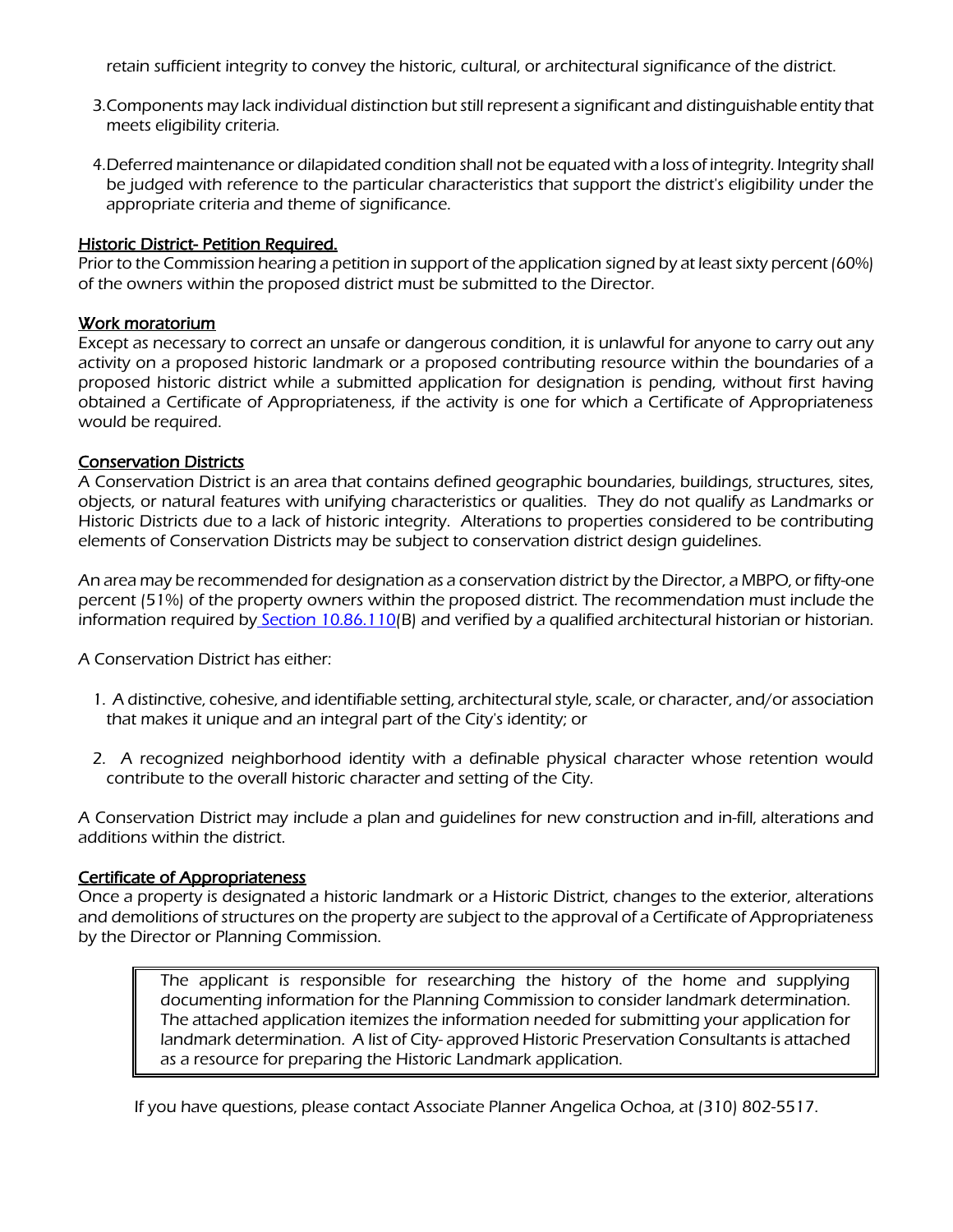

# CITY OF MANHATTAN BEACH HISTORIC PRESERVATION Chapter 10.86 MBMC

# APPLICATION FOR HISTORIC LANDMARK STATUS

| <b>Address:</b>                                                                                               |                                                                                                                       |
|---------------------------------------------------------------------------------------------------------------|-----------------------------------------------------------------------------------------------------------------------|
| <b>Assessor Parcel #</b>                                                                                      |                                                                                                                       |
| Legal description:                                                                                            |                                                                                                                       |
| Owner Name(s):                                                                                                |                                                                                                                       |
| <b>Address:</b>                                                                                               | ,我们也不会有什么。""我们的人,我们也不会有什么?""我们的人,我们也不会有什么?""我们的人,我们也不会有什么?""我们的人,我们也不会有什么?""我们的人                                      |
| Phone number/Email:                                                                                           | <u> 1989 - Jan Samuel Barbara, martin da shekara tsara 1989 - Andrea Samuel Barbara, marka 1989 - Andrea Samuel B</u> |
| Year Built:                                                                                                   |                                                                                                                       |
| <b>Historic Property Name</b>                                                                                 |                                                                                                                       |
| <b>Original Use</b>                                                                                           |                                                                                                                       |
| <b>Present Use</b>                                                                                            |                                                                                                                       |
| <b>Architectural Style</b>                                                                                    | ,我们也不会有什么。""我们的人,我们也不会有什么?""我们的人,我们也不会有什么?""我们的人,我们也不会有什么?""我们的人,我们也不会有什么?""我们的人                                      |
| Architect                                                                                                     |                                                                                                                       |
| <b>Builder</b>                                                                                                |                                                                                                                       |
| If the structure has been moved, provide date moved and original location. __________________________________ |                                                                                                                       |

The application should include a detailed, descriptive narrative addressing each of the following items:

- 1. The assessor's parcel number and legal description of the site.
- 2. A description of the historic property and statement of how it qualifies under the criteria described in Section 10.86.070.
- 3. A detailed architectural description, enumerating the property's character-defining features, elevations, and spaces.
- 4. Construction chronology of the property, including history of major alterations/additions.
- 5. Ownership history.
- 6. A statement of significance describing why and how the property or feature meets the eligibility criteria of the Code including the area of significance, theme, and period of significance.
- 7. Current photographs and (if available) historic photographs, maps, sketches, drawings, or other descriptive material as available to support the nomination.
- 8. The signature of the property owner(s) or their authorized agents, if the owner is the applicant.
- 9. Such other information as requested by the Commission or Director.
- 10. References List any documents or persons used to obtain information about the property. For documents include, name of publication, date of publication, page numbers and web link if applicable. For persons interviewed include name, address, phone, email and date(s) of interview(s).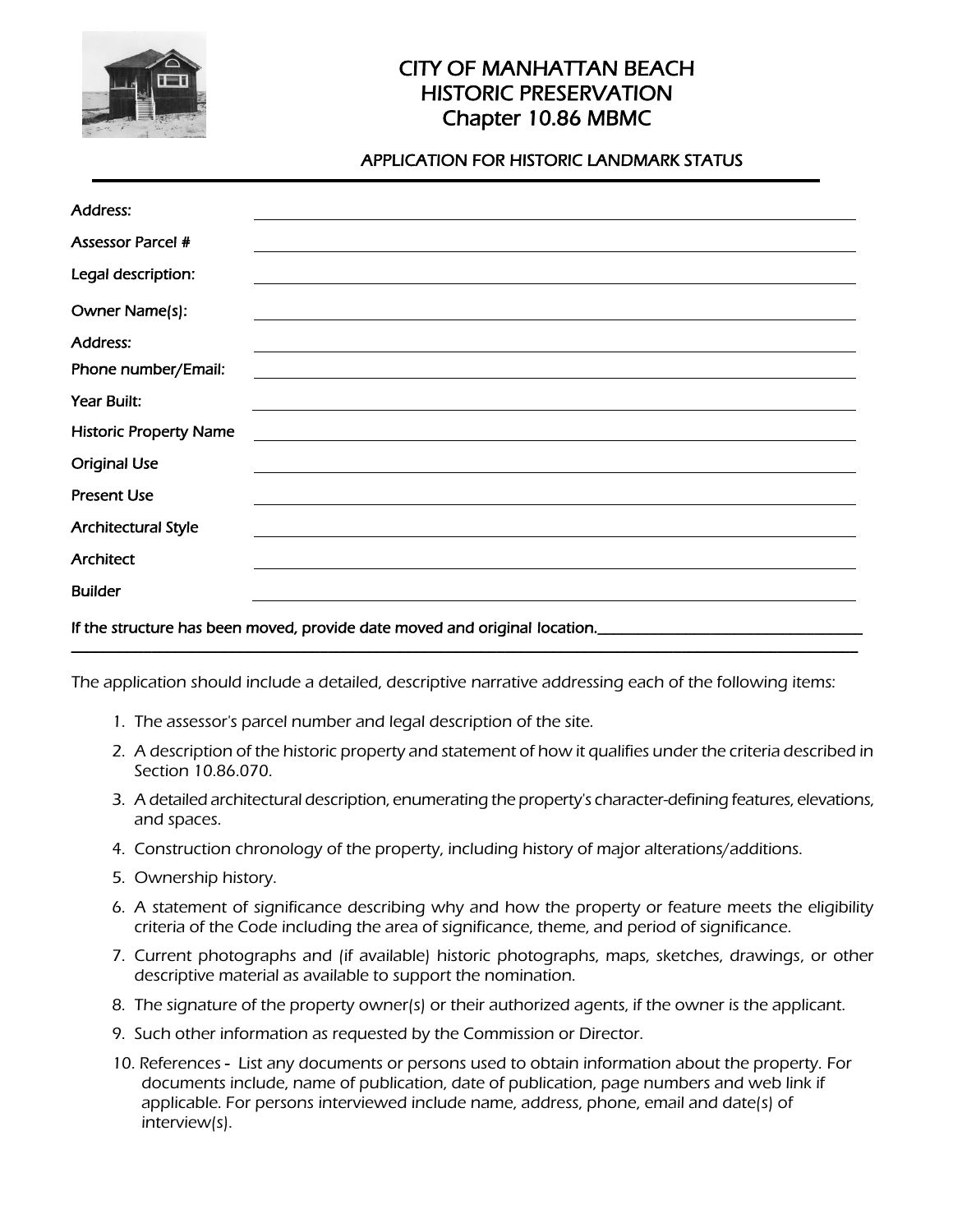In addition, provide any supplemental information, photographs, or documentation that may be relevant to the historic character of the property. The City of Manhattan Beach Building Permits, Manhattan Beach Public Library, Manhattan Beach Historical Society and Manhattan Beach Cultural Conservancy have many resources available for researching your home. The Planning Division has a list of references available to help in the research of your property.

# Owner Signature

I, (we), \_\_\_\_\_\_\_\_\_\_\_\_\_\_\_\_\_\_\_\_\_\_\_\_\_\_\_\_\_ hereby declare under the penalty of perjury that I (we) am (are) the owner(s) of the property involved in this application and that the foregoing statements and the information submitted herewith are true and correct.

Signature Signature Signature

Fee required: \$2,616; plus \$70 public hearing notice fee, plus \$215 CEQA determination fee.

\_\_\_\_\_\_\_\_\_\_\_\_\_\_\_\_\_\_\_\_\_\_\_\_\_\_\_\_\_\_\_\_\_ \_\_\_\_\_\_\_\_\_\_\_\_\_\_\_\_\_\_\_\_\_\_\_\_\_\_\_\_\_\_\_\_\_\_\_